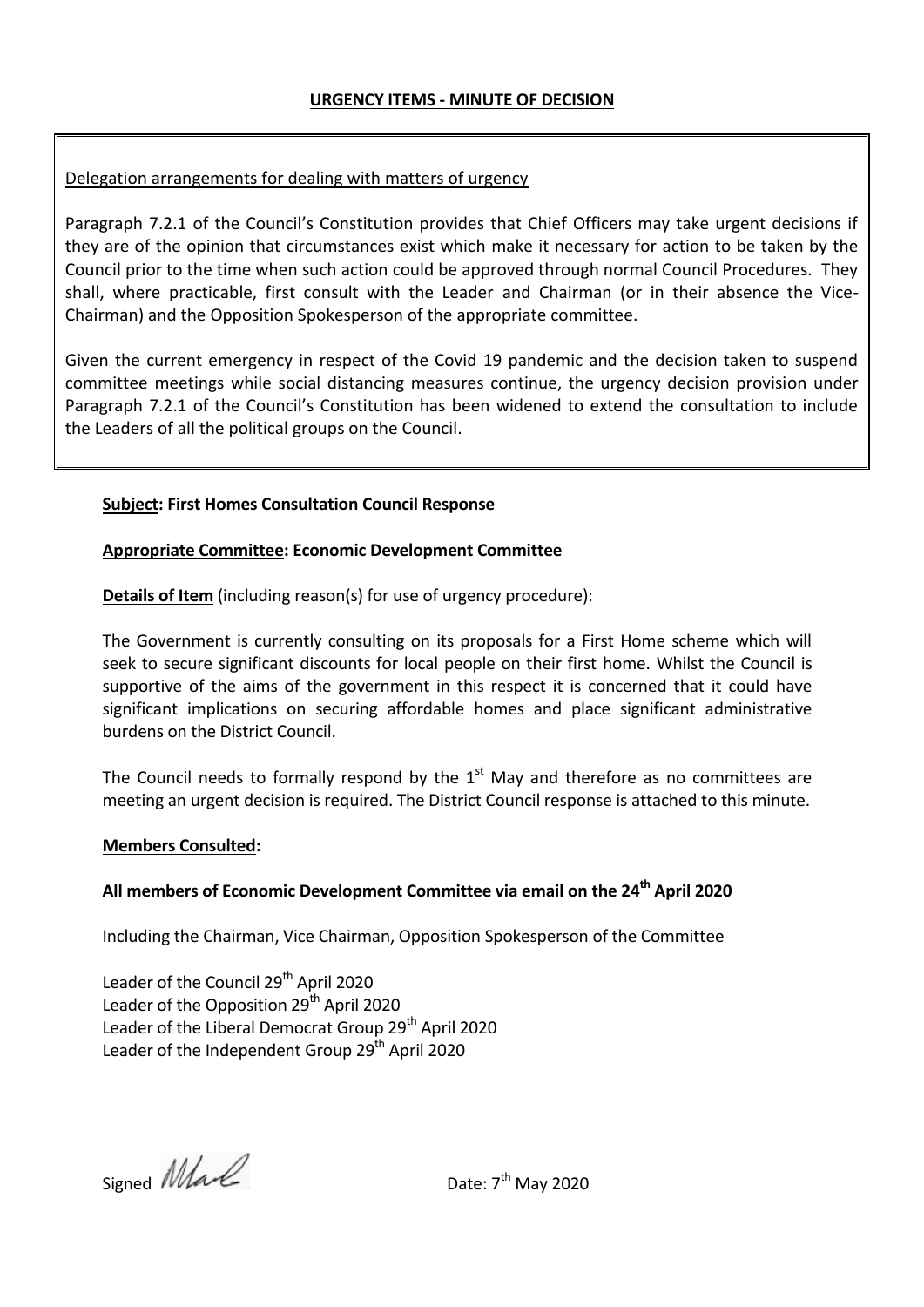|                | <b>Question</b>                                                                                                                                                                                                                                                                                                                                                                                                                                                                | <b>Response</b>                                                                                                                                                                                                                                                                                      |
|----------------|--------------------------------------------------------------------------------------------------------------------------------------------------------------------------------------------------------------------------------------------------------------------------------------------------------------------------------------------------------------------------------------------------------------------------------------------------------------------------------|------------------------------------------------------------------------------------------------------------------------------------------------------------------------------------------------------------------------------------------------------------------------------------------------------|
| $\mathbf{1}$   | a) Do you agree with a minimum discount of 30% (but with local<br>flexibility to set a higher one)?<br>b) If not, what should the minimum discount be? i) 20% ii) 40% iii)<br>Other (please specify)                                                                                                                                                                                                                                                                           | The Council supports discount for sale products as part of the<br>overall affordable housing contribution, but not at the expense<br>of providing homes for those in greatest housing need. The<br>discount should be set at a level that reflects affordability issues<br>in the locality.          |
| $\overline{2}$ | a) Should we set a single, nationally defined price cap rather than<br>centrally dictate local/regional price caps?<br>b) If yes, what is the appropriate level to set this price cap? i.<br>£600,000 ii. £550,000 iii. £500,000 iv. £450,000 v.<br>Other (please specify)                                                                                                                                                                                                     | No. The cap should be set locally, given the countrywide<br>variance in property prices. Setting a national cap has the<br>potential in areas of lower value to destabilise rather than<br>incentivise the housing market, because there is less value in<br>scheme after implementing the discount. |
| $\overline{3}$ | a) If you disagree with a national price cap, should central<br>Government set price caps which vary by region instead?<br>b) If price caps should be set by the Government, what is the best<br>approach to these regional caps?<br>i) London and nationwide ii) London, London surrounding local<br>authorities, and nationwide iii) Separate caps for each of the<br>regions in England iv) Separate caps for each county or<br>metropolitan area v) Other (please specify) | The cap should be set in line with entry level property prices for<br>both younger people and families at a local level. i.e. Local<br>authority area.                                                                                                                                               |
| 4              | Do you agree that, within any central price caps, Local Authorities<br>should be able to impose their own caps to reflect their local<br>housing market?                                                                                                                                                                                                                                                                                                                       | Yes agree                                                                                                                                                                                                                                                                                            |
| 5              | Do you agree that Local Authorities are best placed to decide<br>upon the detail of local connection restrictions on First Hones?                                                                                                                                                                                                                                                                                                                                              | Yes. Local authorities are best placed to use the S106 local<br>connection criteria for first homes that is used for affordable<br>housing.                                                                                                                                                          |
| 6              | When should local connection restrictions fall away if a buyer for<br>a First Home cannot be found? i. Less than 3 months ii. 3 - 6<br>months iii. Longer than 6 months iv. Left to Local Authority<br>discretion.                                                                                                                                                                                                                                                             | The Council currently used 6 months (this is from the<br>confirmation of sale and not at exchange of contracts).                                                                                                                                                                                     |
| 7              | In which circumstances should the first-time buyer prioritisation<br>be waived?                                                                                                                                                                                                                                                                                                                                                                                                | None.                                                                                                                                                                                                                                                                                                |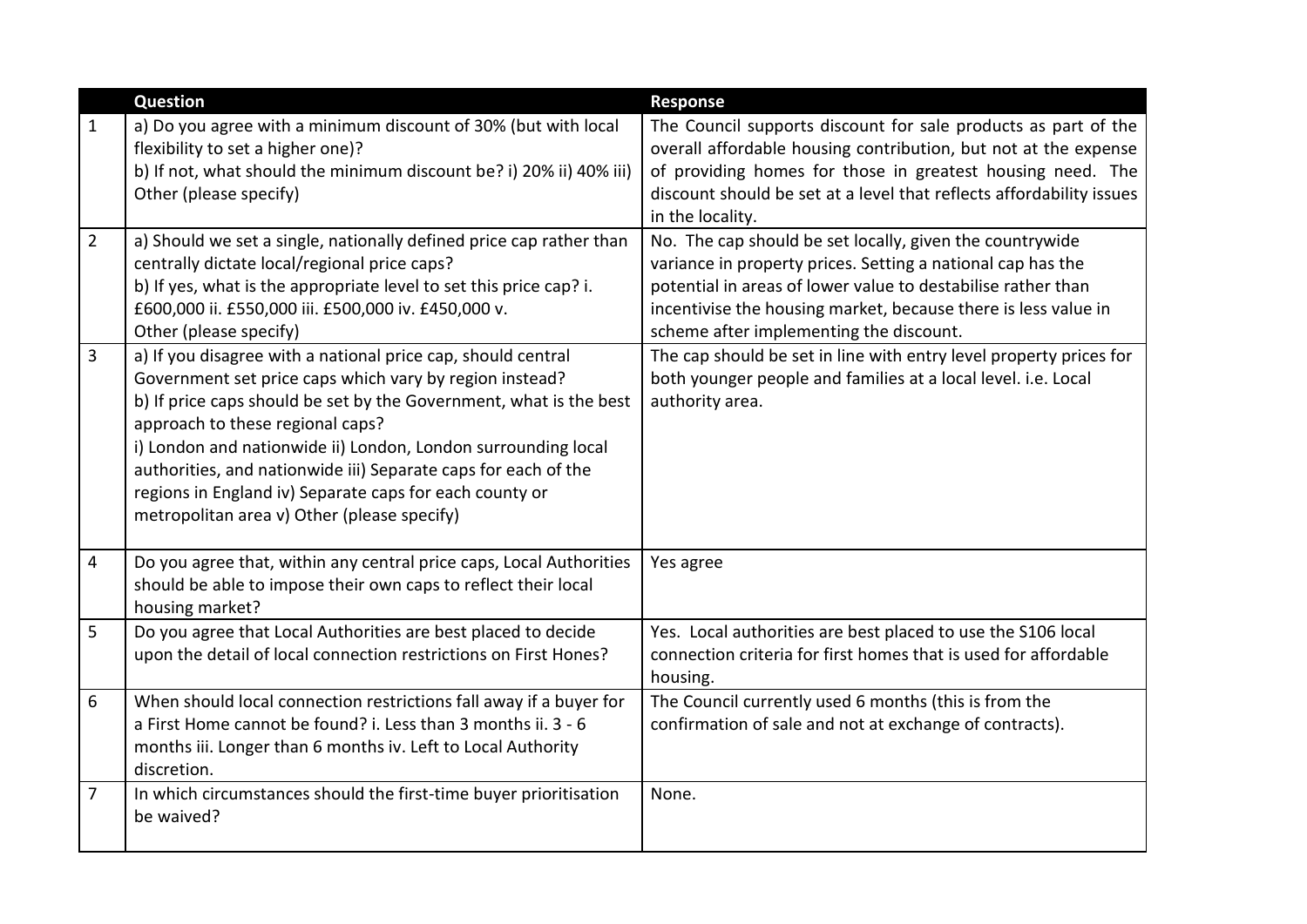| 8  | a) Should there be a national income cap for purchasers of First<br>Homes?<br>b) If yes, at what level should the cap be set?<br>c) Do you agree that Local Authorities should have the ability to<br>consider people's income and assets when needed to target First<br>Homes?                                 | Yes. On a sliding scale that reflects local incomes. £80,000 in<br>the Nottinghamshire area is considered a medium-high<br>household income that would not normally require public<br>subsidy to purchase entry level properties. The cap for<br>Nottinghamshire should be £60,000 |
|----|-----------------------------------------------------------------------------------------------------------------------------------------------------------------------------------------------------------------------------------------------------------------------------------------------------------------|------------------------------------------------------------------------------------------------------------------------------------------------------------------------------------------------------------------------------------------------------------------------------------|
| 9  | Are there any other eligibility restrictions which should apply to<br>the First Homes                                                                                                                                                                                                                           | There should not necessarily be an age limit given that many<br>older people wish to move from private rent at a much later<br>stage in their lives.                                                                                                                               |
| 10 | a) Are Local Authorities best placed to oversee that discounts on<br>First Homes are offered in perpetuity?<br>b) If no, why?                                                                                                                                                                                   | Local Planning Authorities already monitor other affordable<br>homes products including discount market for sale. The extent<br>to which Local Authorities should 'police' the system however is<br>questioned.                                                                    |
| 11 | How can First Homes and oversight of restrictive covenants be<br>managed as part of Local Authorities' existing affordable homes<br>administration service?                                                                                                                                                     | Management of the in perpetuity restrictions for this type of<br>housing require additional government funding. Understanding<br>the role the legal system will play in this should be explored.                                                                                   |
| 12 | How could costs to Local Authorities be minimised?                                                                                                                                                                                                                                                              | There may be case for the legal system to ensure that any new<br>purchasers meet the requirements, however the information<br>should be monitored by the Local Authority.                                                                                                          |
| 13 | Do you agree that we should develop a standardised First Home<br>model with local discretion in appropriate areas to support<br>mortgage lending?                                                                                                                                                               | Yes                                                                                                                                                                                                                                                                                |
| 14 | Do you agree that it is appropriate to include a mortgage<br>protection clause to provide additional assurance to lenders?                                                                                                                                                                                      | This will likely be necessary given the scale proposed and is now<br>being requested by Registered Providers of affordable housing<br>to assist with lending.                                                                                                                      |
| 15 | For how long should people be able to move out of their First<br>Home and let it out (so it is not their main or only residence)<br>without seeking permission from the Local Authority? i. Never ii.<br>Up to 6 months iii. 6-12 months iv. Up to 2 years v. Longer than 2<br>years vi. Other (please specify) | For a period of up to two years. Sub-letting is prohibited in the<br>majority of affordable housing.                                                                                                                                                                               |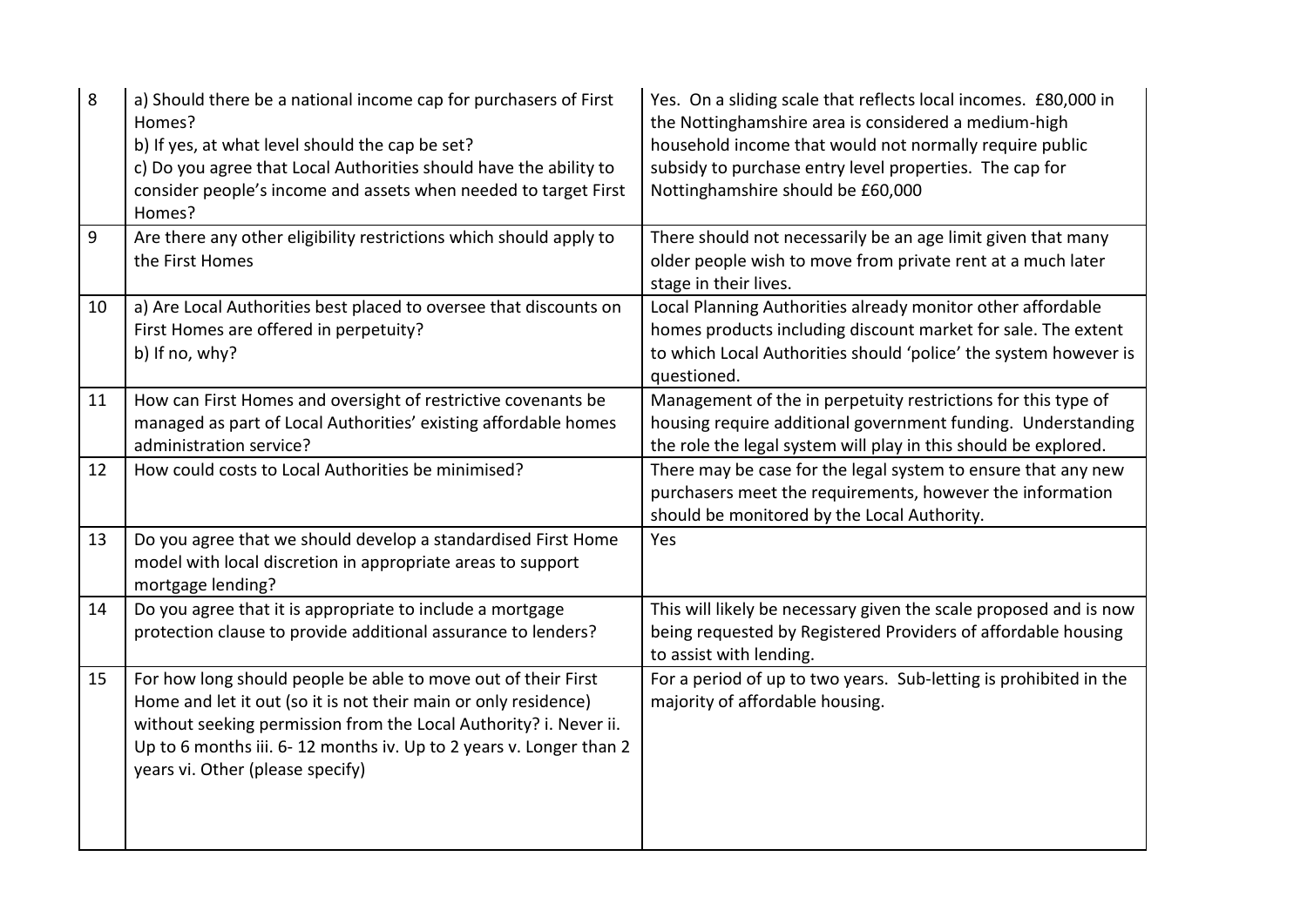| 16 | Under what circumstances should households be able to move<br>out of their First Home and let it for a longer time period? i. Short<br>job posting elsewhere ii. Deployment elsewhere (Armed Forces)<br>iii. Relationship breakdown iv. Redundancy v. Caring for<br>relative/friend vi. Long-term travelling vii. Other (please specify) | Short job posting, armed forces, caring for elderly, illness.<br>Restrictions apply for affordable housing in most circumstances<br>but how attractive the restrictions will be to potential<br>purchasers needs to be explored. |
|----|------------------------------------------------------------------------------------------------------------------------------------------------------------------------------------------------------------------------------------------------------------------------------------------------------------------------------------------|----------------------------------------------------------------------------------------------------------------------------------------------------------------------------------------------------------------------------------|
| 17 | Do you agree that serving members and recent veterans of the<br>Armed Forces should be able to purchase a First Home in the<br>location of their choice without having to meet local connections<br>criteria?                                                                                                                            | Yes                                                                                                                                                                                                                              |
| 18 | What is the appropriate length of time after leaving the Armed<br>Forces for which veterans should be eligible for this exemption? i.<br>1 year ii. 2 years iii. 3-5 years iv. Longer than 5 years                                                                                                                                       | Longer than 5 years                                                                                                                                                                                                              |
| 19 | Are there any other ways we can support members of the Armed<br>Forces and recent veterans in their ability to benefit from the<br>First Homes scheme?                                                                                                                                                                                   | Awareness at the point of leaving the Forces.                                                                                                                                                                                    |
| 20 | Which mechanism is most appropriate to deliver First Homes? i.<br>Planning policy through changes to the National Planning Policy<br>Framework and guidance ii. Primary legislation supported by<br>planning policy changes                                                                                                              | Planning policy through changes to the National Planning Policy<br>Framework                                                                                                                                                     |
| 21 | Which do you think is the most appropriate way to deliver First<br>Homes? i. As a percentage of section 106 affordable housing<br>through developer contributions ii. As a percentage of all units<br>delivered on suitable sites.                                                                                                       | As a percentage of all units delivered.                                                                                                                                                                                          |
| 22 | What is the appropriate level of ambition for First Home delivery?<br>i. 40% of section 106 ii. 60% of section 106 iii. 80% of section 106<br>iv. Other                                                                                                                                                                                  | To be set locally and linked to need. The figures quoted are too<br>high and will diminish the availability of housing for rent and<br>shared ownership and impact on affordability.                                             |
| 23 | Do you agree with these proposals to amend the entry-level<br>exception site policy to a more focused and ambitious First<br>Homes exception site policy?                                                                                                                                                                                | No. Neither entry level or first homes will meet all the<br>identified need on an exception site. The affordable housing<br>type and tenure should determine the numbers and types of<br>affordable dwellings required.          |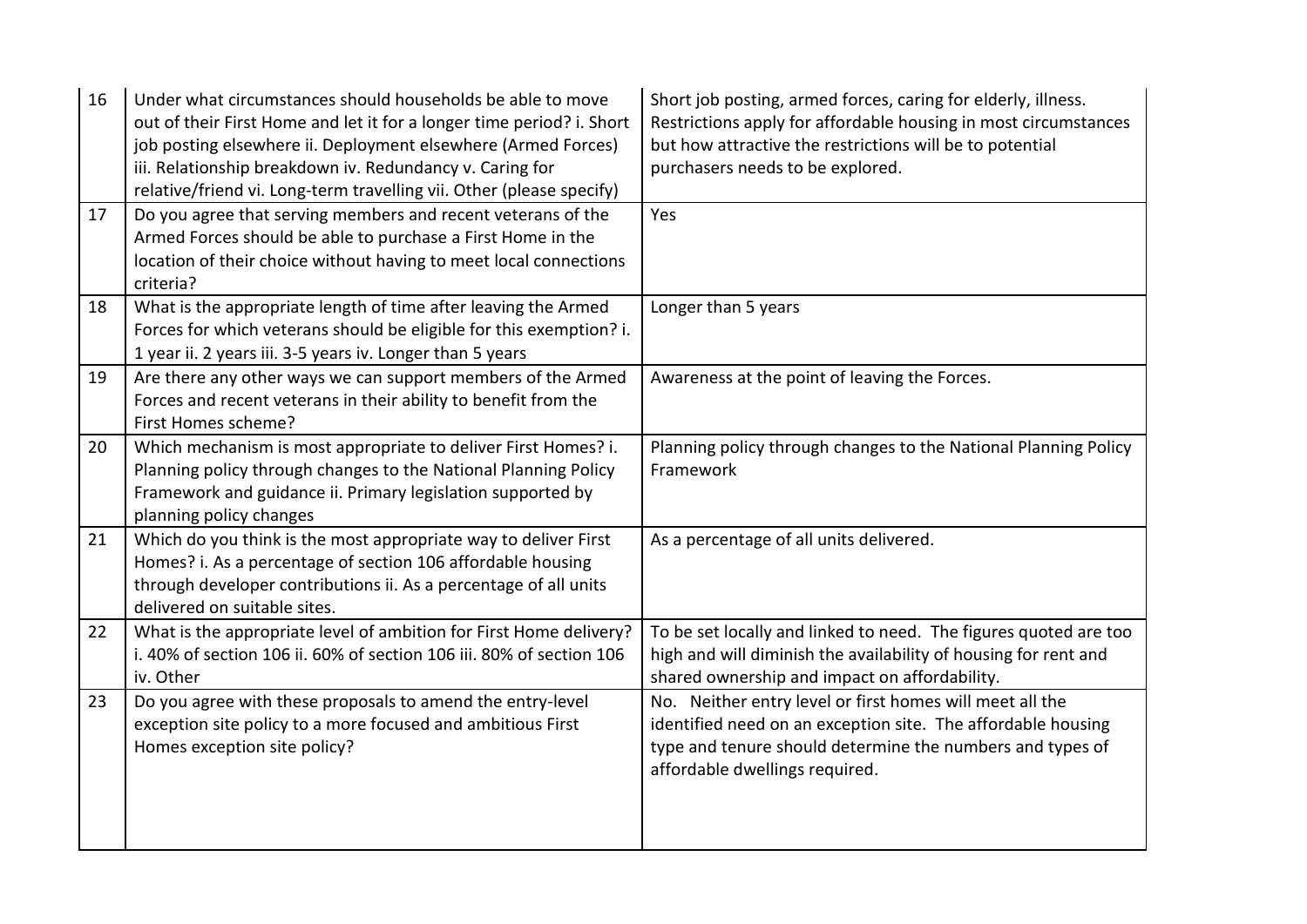| 24 | a) Do you think there are rare circumstances where Local<br>Authorities should have the flexibility to pursue other forms of<br>affordable housing on entry-level exception sites, because<br>otherwise the site would be unviable?<br>b) If yes, what would be an appropriate approach for Local<br>Authorities to demonstrate the need for flexibility to allow other<br>forms of affordable housing on a specific entry level exception<br>site? | Yes. Sites should meet need.<br>a)<br>Through a parish housing needs survey<br>b)                                                                                                                                                                                                                                                                            |
|----|-----------------------------------------------------------------------------------------------------------------------------------------------------------------------------------------------------------------------------------------------------------------------------------------------------------------------------------------------------------------------------------------------------------------------------------------------------|--------------------------------------------------------------------------------------------------------------------------------------------------------------------------------------------------------------------------------------------------------------------------------------------------------------------------------------------------------------|
| 25 | What more could the Government do to encourage the use of the<br>existing rural exception site policy?                                                                                                                                                                                                                                                                                                                                              | Funding should be provided for a smaller number of affordable<br>homes to be built on schemes.                                                                                                                                                                                                                                                               |
| 26 | What further steps could the Government take to boost First<br>Home delivery?                                                                                                                                                                                                                                                                                                                                                                       | Funding that does not include S106 contributions. This should<br>replace help to buy that benefited people who could afford to<br>buy.                                                                                                                                                                                                                       |
| 27 | Do you agree that the proposal to exempt First Homes from the<br>Community Infrastructure Levy would increase the delivery of<br>these homes?                                                                                                                                                                                                                                                                                                       | Dependent on the percentage of first homes requested this<br>could result in a loss of CIL contributions to the authority which<br>would have a negative impact on the amount of infrastructure<br>that could be delivered.                                                                                                                                  |
| 28 | Do you think the Government should take steps to prevent<br>Community Infrastructure Levy rates being set at a level which<br>would reduce the level of affordable housing delivered through<br>section 106 obligations?                                                                                                                                                                                                                            | CIL levels already have to be set to ensure that they allow for<br>the necessary contributions to be made this is based on detailed<br>evidence. The need to legislate in this way could be avoided by<br>Local Authorities being given the freedom to set percentages of<br>First Homes required on new development rather than through<br>national policy. |
| 29 | a) What equality impacts do you think the First Homes scheme<br>will have on protected groups?<br>b) What steps can the Government take through other<br>programmes to minimise the impact on protected groups?                                                                                                                                                                                                                                     | The scheme detracts from providing affordable rent and shared<br>ownership on exception sites and S106 and impacts upon<br>people who have affordability issues. Purchasing a property,<br>even discounted is not an option for an ever increasing part of<br>the population.                                                                                |